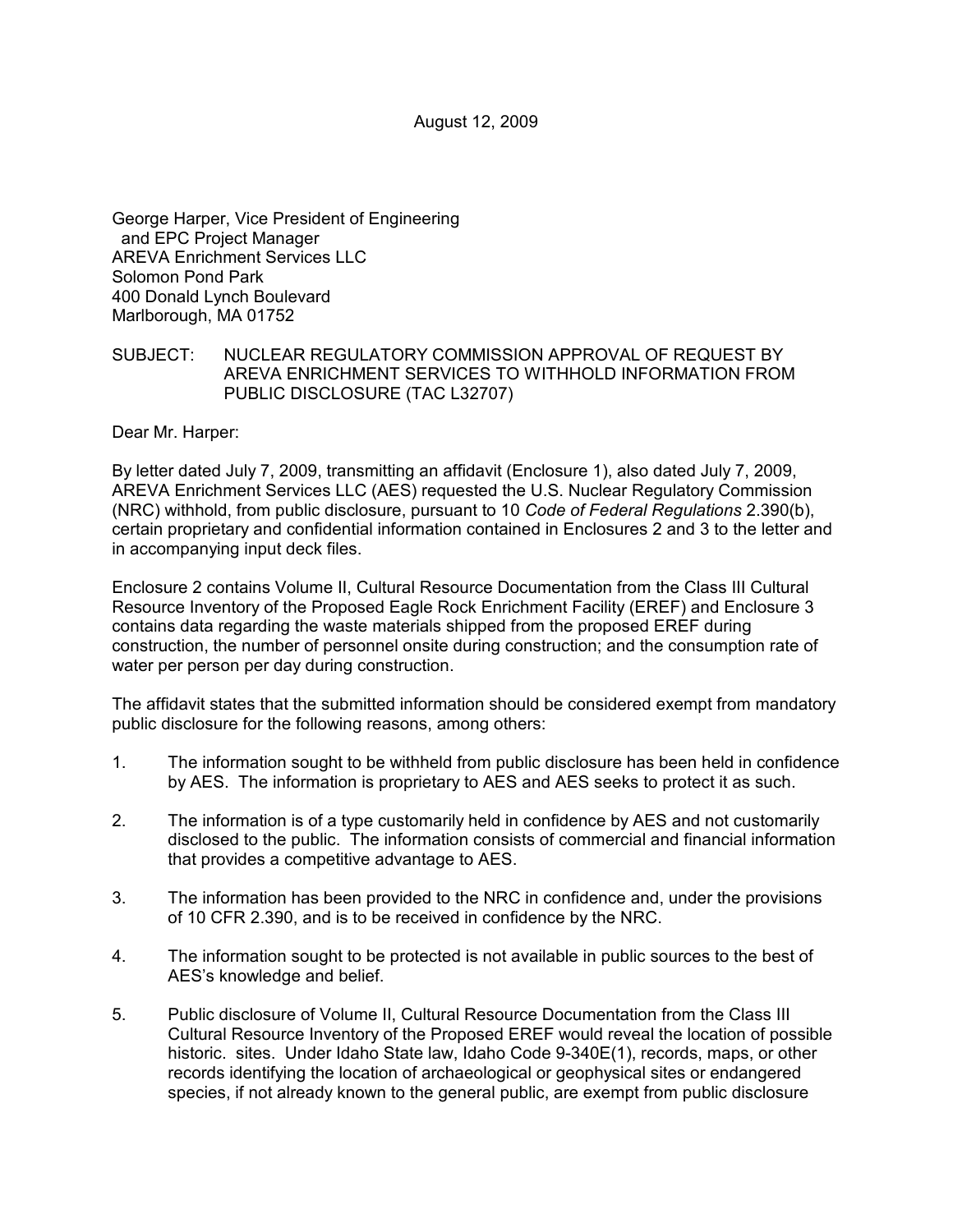G. Harper 2

6. Public disclosure of the proprietary information is likely to cause substantial harm to AES's competitive position. The proprietary information has substantial commercial value to AES.

We reviewed the July 7, 2009 affidavit and the enclosures to the letter in accordance with the requirements of 10 CFR 2.390 and have concluded that enclosures may be withheld. In this regard, 10 CFR Part 2.390(a) specifies that information may be withheld from disclosure if those matters are specifically exempted from disclosure by statute. The National Historic Preservation Act, Section 304, and Idaho Code 9-340E(1), both require the withholding of locations of historic structures or archaeological sites from public disclosure. Material in Enclosure 2 contains cultural and historic resource information that, if it were disclosed, would promote trespassing, vandalism, and theft of artifacts. In addition, we have concluded that Enclosure 3 and the input deck files may be withheld in accordance with 10 CFR 2.390(b).

Withholding from public inspection shall not affect the right, if any, of persons properly and directly concerned to inspect the documents. If the basis for withholding this information from public inspection should change in the future such that the information could then be made available for public inspection, you should promptly notify the NRC. You also should understand that the NRC may have cause to review this determination in the future, for example, if the scope of a Freedom of Information Act request includes your information. In all review situations, if the NRC makes a determination adverse to the above, you will be notified in advance of any public disclosure.

If you have any questions regarding this matter, please contact me at (301) 492-3110 or via email to breeda.reilly@nrc.gov.

In accordance with 10 CFR 2.390 of the NRC's "Rules of Practice," copies of this letter and of your July 7, 2009 affidavit will be available electronically for public inspection in the NRC Public Document Room or from the Publicly Available Records (PARS) component of the ADAMS. ADAMS is accessible from the NRC Web site at http://www.nrc.gov/reading-rm/adams.html (the Public Electronic Reading Room).

Sincerely,

**/RA/** 

M. Breeda Reilly, Senior Project Manager Advanced Fuel Cycle, Enrichment, and Uranium Conversion Branch Division of Fuel Cycle Safety and Safeguards Office of Nuclear Material Safety and Safeguards

cc: James Curtiss/Winston & Strawn Sam Shakir/ AREVA Enrichment Services Jim Kay/ AREVA Enrichment Services